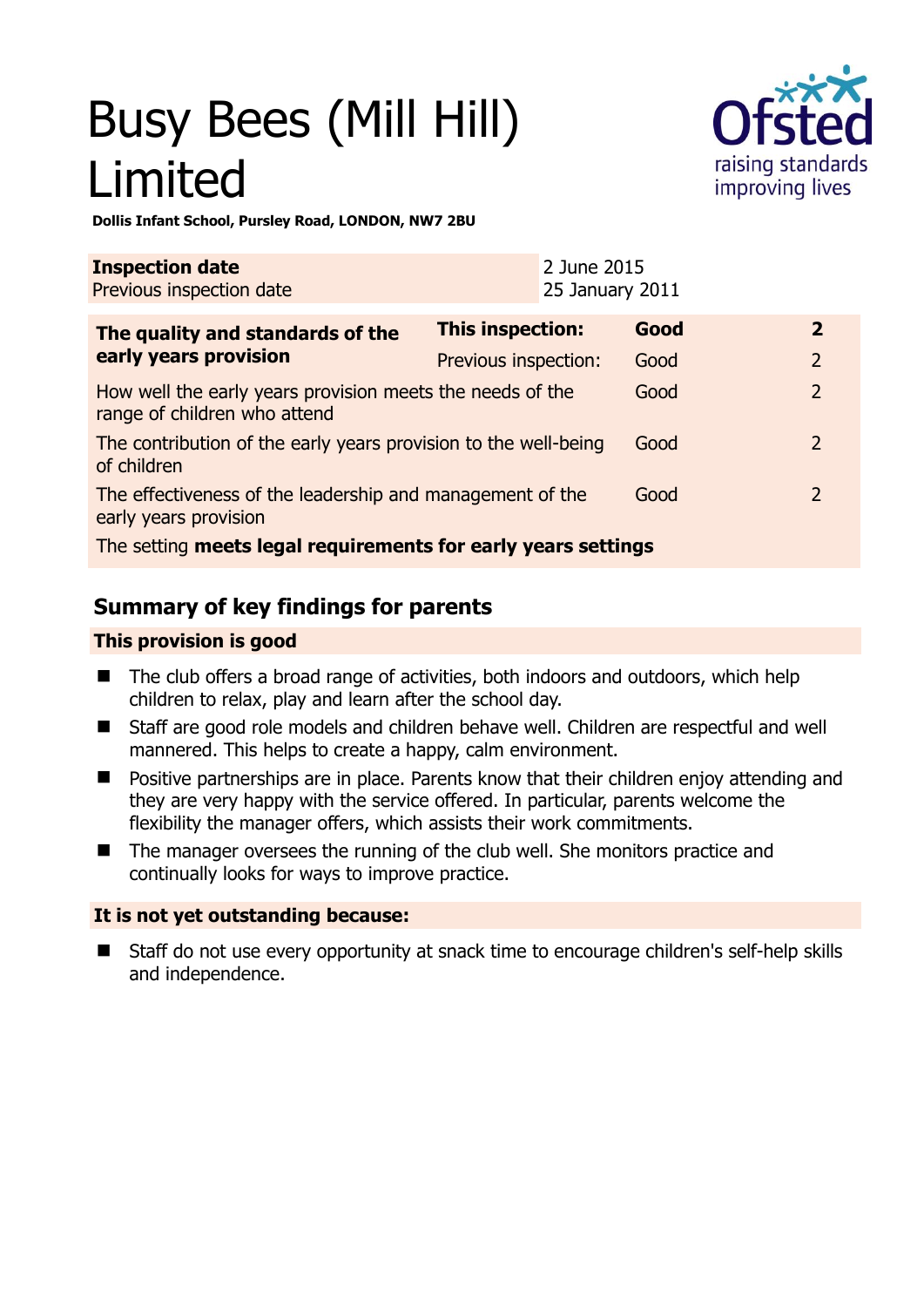## **What the setting needs to do to improve further**

#### **To further improve the quality of the early years provision the provider should:**

■ develop ways to improve children's self-help skills and independence during snack time.

#### **Inspection activities**

- The inspector observed the children participating in activities and the interaction between staff and children.
- $\blacksquare$  The inspector held discussions with the manager throughout the visit.
- The inspector sampled records and relevant documentation, including policies and procedures relating to the suitability of staff and safeguarding.

**Inspector**  Jennifer Devine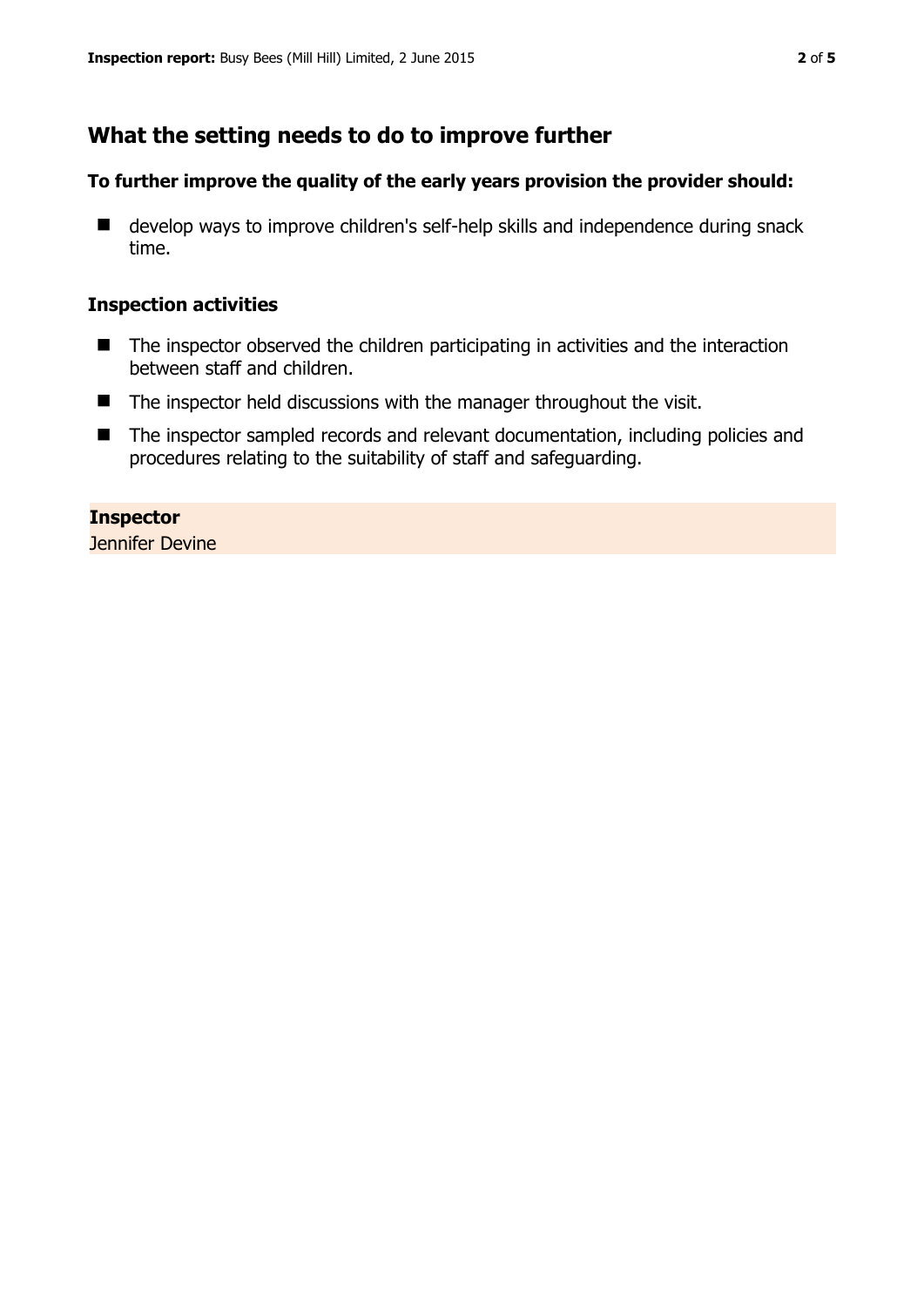### **Inspection findings**

#### **How well the early years provision meets the needs of the range of children who attend. This is good**

Staff provide stimulating resources and activities which help children continue to learn as they have fun and play after their day at school. They set up the club with a variety of activities and learning experiences, according to the children's interests. Children make choices from the activities presented. However, they can also choose alternative toys from the storage cupboards if they wish. Children enjoy artwork activities such as writing and colouring, and spend some time choosing their pens and carefully colouring in their pictures. They take great pride in presenting their finished work in their individual workbooks. Staff also contribute to these books, adding photographs and linking the children's achievements to the seven areas of learning. Children enjoy opportunities to play outdoors in the playground which enables them to run around and release their energy. They enjoy many outdoor games which support their physical health and wellbeing.

#### **The contribution of the early years provision to the well-being of children is good**

Staff know the children well and share close relationships with them. This fosters children's emotional well-being and helps them to settle in at the club. Children form friendships across the different age groups. Older children are attentive and courteous to the younger children. Some older children take on the role of being a buddy to the younger children. This helps build confidence and strengthens relationships at school. Staff understand their responsibilities in keeping children safe. They supervise children closely and involve them in tasks where they need to identify risks. For example, children recently took part in a risk assessment activity when there was maintenance work occurring in the school. This learning encourages children to look for hazards and develop awareness for their own safety.

#### **The effectiveness of the leadership and management of the early years provision is good**

The manager and staff team are enthusiastic about the service they provide. Recruitment procedures are robust and all required documentation is in place. Overall, the staff team is well qualified and established. In addition, staff have access to ongoing training to develop and extend their knowledge and skills. The staff regularly consult with the children about many aspects of the club to ensure that the activities reflect their interests and ideas. There are good safeguarding procedures in place. Staff understand their roles and responsibilities to safeguard children and know what to do if they have a concern about a child's welfare. The club's staff have strong relationships with staff at the two schools and regularly liaise with teachers to promote the continuity of children's care.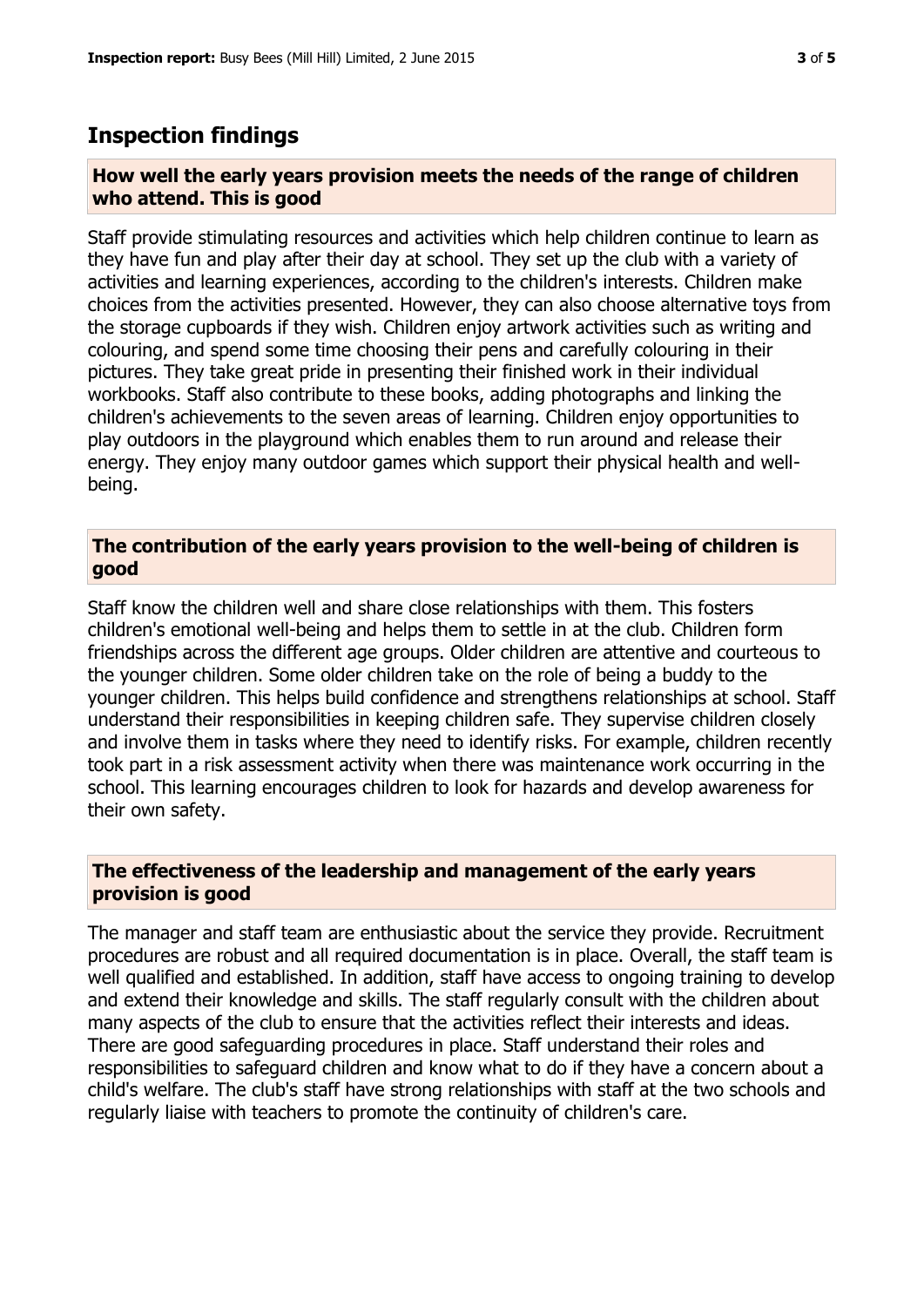# **Setting details**

| Unique reference number       | EY349278                  |  |
|-------------------------------|---------------------------|--|
| <b>Local authority</b>        | <b>Barnet</b>             |  |
| <b>Inspection number</b>      | 837881                    |  |
| <b>Type of provision</b>      | Out of school provision   |  |
| <b>Registration category</b>  | Childcare - Non-Domestic  |  |
| Age range of children         | $4 - 8$                   |  |
| <b>Total number of places</b> | 40                        |  |
| Number of children on roll    | 7                         |  |
| <b>Name of provider</b>       | Busy Bees (Mill Hill) Ltd |  |
| Date of previous inspection   | 25 January 2011           |  |
| <b>Telephone number</b>       | 0208 959 3995             |  |

Busy Bees (Mill Hill) Limited registered in 2007 and operates from Dollis Infant School in Mill Hill, in the London Borough of Barnet. The out of school club is open each weekday from 3.15pm to 6pm during term times, and from 8am to 6pm during school holidays. Children attend from Dollis Infant School and from Frith Manor Primary School. The out of school club employs five staff, of whom four staff hold appropriate early years qualifications.

This inspection was carried out by Ofsted under sections 49 and 50 of the Childcare Act 2006 on the quality and standards of provision that is registered on the Early Years Register. The registered person must ensure that this provision complies with the statutory framework for children's learning, development and care, known as the Early Years Foundation Stage.

Any complaints about the inspection or the report should be made following the procedures set out in the guidance 'Complaints procedure: raising concerns and making complaints about Ofsted', which is available from Ofsted's website: www.gov.uk/government/organisations/ofsted. If you would like Ofsted to send you a copy of the guidance, please telephone 0300 123 4234, or email enquiries@ofsted.gov.uk.